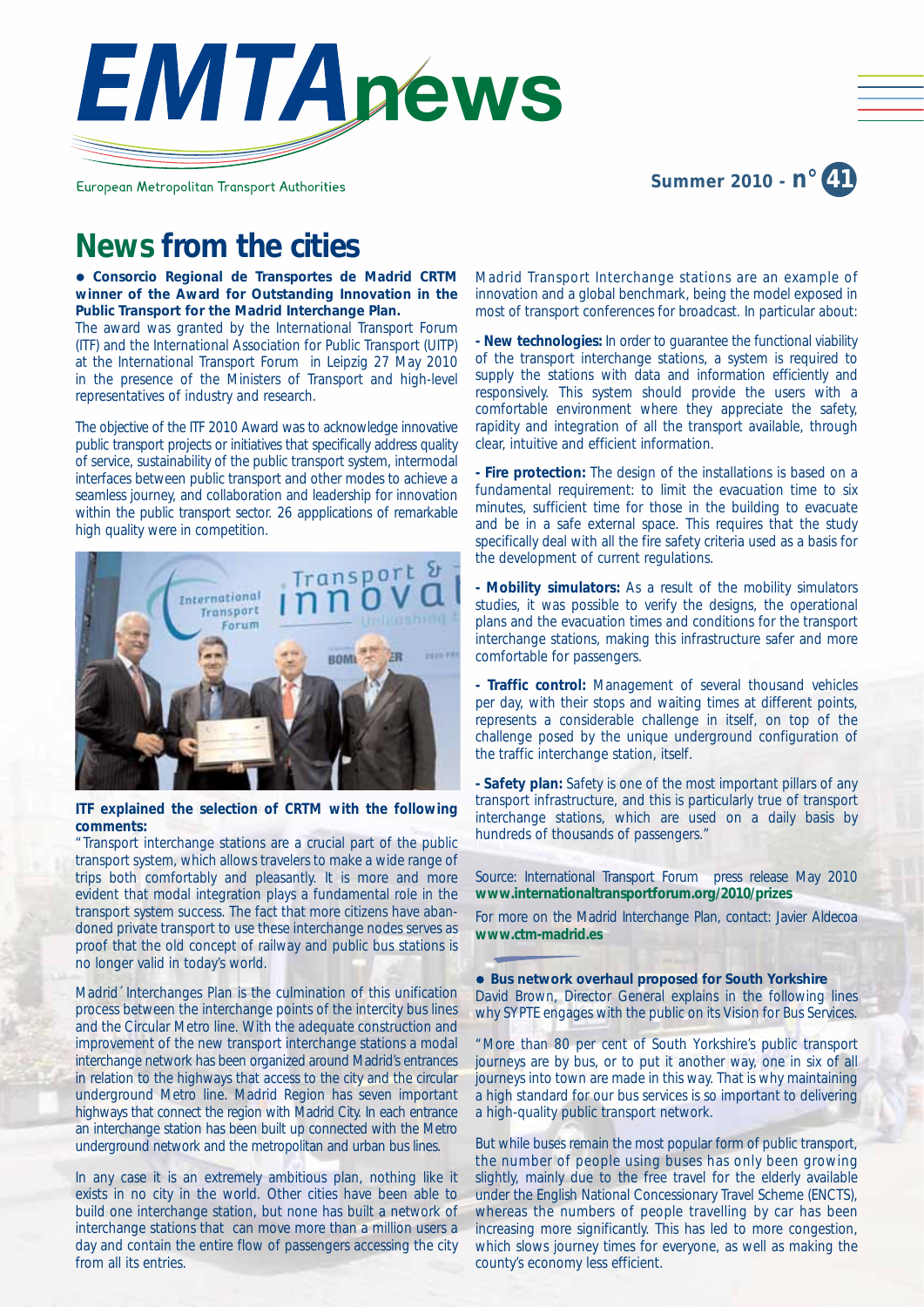Here at South Yorkshire Passenger Transport Executive (SYPTE) we believe that we can encourage even more people back onto the bus network by delivering significant improvements to its quality and reliability. That is why we have drawn up proposals for an overhaul of bus services in South Rotherham and Sheffield which we believe will offer these much sought-after changes.

Our plans propose better buses, a simplified fare structure and a more stable network, with fares and route changes happening no more than once a year. A completely new fleet of low-floor buses would feature greener, cleaner engines and CCTV on all buses. There would also be more real-time information at key bus stops.

We have been working with our partners for some time to develop these plans and have been undergoing public consultation on the proposals since early July. The South Rotherham and Sheffield consultation follows related activity recently completed in Doncaster, where more than a thousand local people responded to similar proposals for the town's bus network, during which SYPTE held a series of on-street exhibition days and undertook a comprehensive direct mail campaign to residents.

In one of the best responses to any consultation in the region in recent years, it was found that 57 per cent of Doncaster bus users were dissatisfied with the quality of their bus service, and 61 per cent were dissatisfied about reliability. Unsurprisingly, regular bus users ranked frequency, punctuality and reliability as their top three priorities. SYPTE is currently consulting with operators about the best way to deliver the vision in Doncaster. This could entail voluntary agreements, Statutory Quality Partnership Schemes or a franchising option known as Quality Contracts.

In South Rotherham and Sheffield, we are talking to the bus operators and considering legal options to explore how this vision can be made a reality. We believe it will build confidence in the bus network, improve passenger satisfaction levels and would encourage more people to use the bus. That would mean less congestion on our roads and contribute to a better quality of life for us all in South Yorkshire.



We believe our proposals are achievable and would make a real difference to the quality of bus services in our region. But, as always when we undertake any major scheme, we want to know what the public think, so that we can make the proposals as responsive to people's needs as possible. That way, we will be well-placed to deliver the bus network South Yorkshire residents deserve."



*(From the editor)* This major piece of consultation has been carried out by David Young, SYPTE Director of Customer Experience. **davidy@sypte.co.uk**

SYPTE's proposals for the South Rotherham and Sheffield bus network are available to view at **www.busvision.co.uk**

#### $\bullet$  London set to become a cyclists' paradise

London's cycling revolution has begun. This summer marks the start of the two major schemes introduced by the Mayor of London Boris Johnson and Transport for London (TfL), putting cycling at the heart of transport in the Capital.

Thousands of bikes will be available for hire in central London from end of July when Barclays Cycle Hire is launched. From 30 July, Londoners and visitors will be able to pick up and drop off bikes from docking stations across the Zone 1 travel area. Around 6,000 bicycles will be available from approximately 400 docking stations. It will be a really cost effective way to make short trips around town with all journeys under 30 minutes free of usage charges and access fees from £1 ( $\in$ 1.20) for 24 hours to £45 (€54) for an entire year. A short film on how to use the Barclays Cycle Hire can be viewed at:

**www.youtube.com/user/BarclaysCycle**



*Boris Johnson Mayor of London*

Barclays Cycle Superhighways will benefit London's cyclists with 12 routes that will make it safer and easier to commute by bicycle between outer and inner London on direct and continuous cycle routes. Each Barclays Cycle Superhighway is easy to recognise and follow, helping Londoners to commute to work by bicycle. Safety is being improved through specific measures such as the provision of Advance Stop Lines and continuous lanes through junctions where appropriate. Road surfaces have also been improved to ensure a smoother ride. You can keep up-to-date with the latest information about Barclays Cycle Hire and Barclays Cycle Superhighways at: **www.twitter.com/BarclaysCycle**

Both schemes aim to build on the massive 117 per cent growth in cycle journeys on London's major roads since TfL was created in 2000 and are expected to generate up to 40,000 extra cycle trips a day in central London.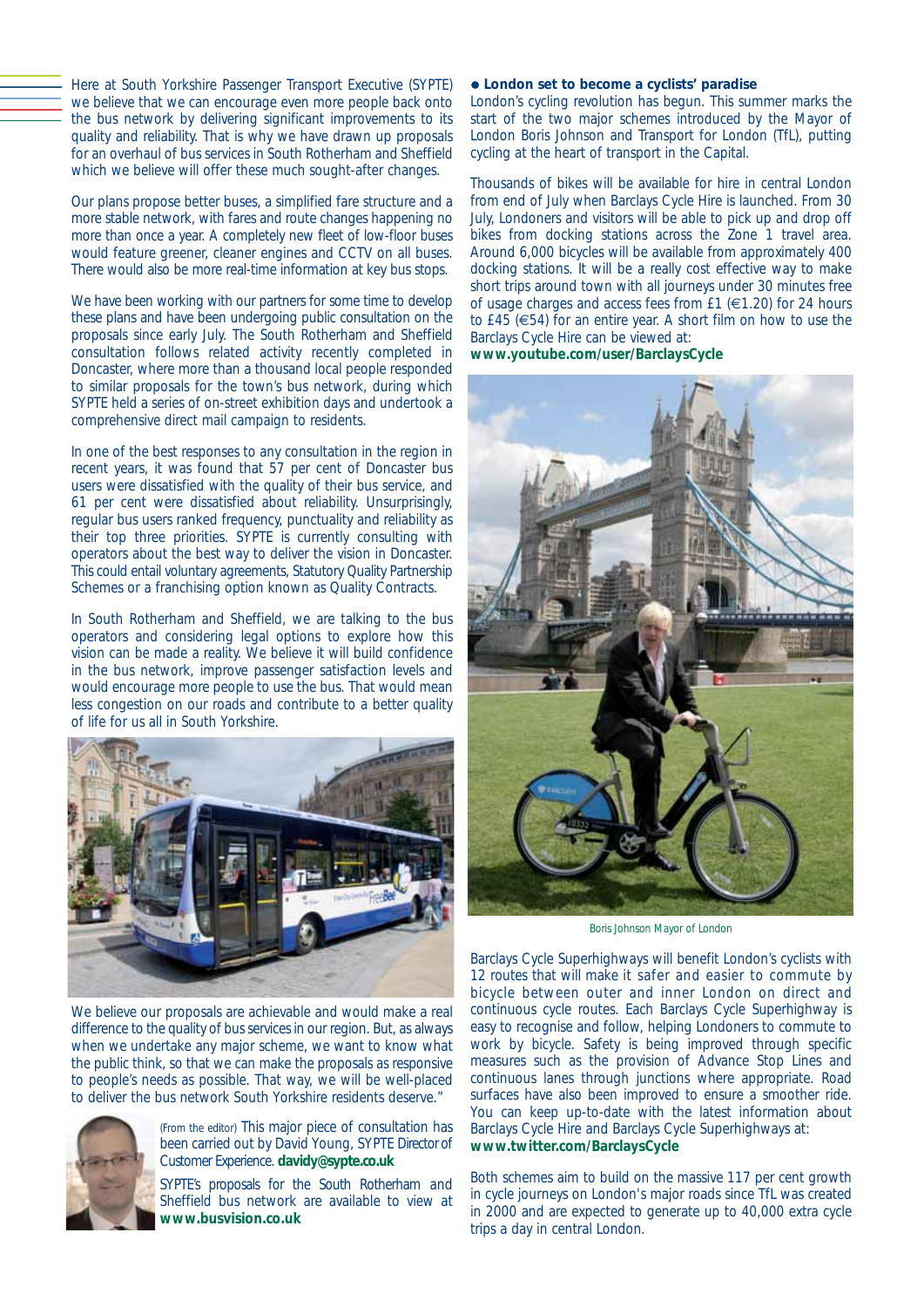#### **• Transfer of the Renfe-Rodalies local railway service to the Catalan Government**

#### **Contractual framework**

On January 1st this year, the local railway service operated by Renfe Rodalies was transferred from the Spanish Central Government to the Government of Catalonia. 197 trains and around 900 workers provide the service. This is the first time that a regional government in Spain has taken over functions that have been, until now, exclusive to the Central Government.

To manage the transfer, the Catalan Government – Renfe Operadora Mixed Coordination and Control Body was set up, with four representatives each from the autonomous Government and the railway operator. Moreover, the Catalan Government has appointed the technical director of Barcelona Metropolitan Transport Authority as technical coordinator of the Rodalia local railway service.

The powers transferred concern management, regulation, planning, coordination and inspection of the service, as well as setting the fares.

According to the transfer agreement, the Catalan Government undertakes to continue with the current contract-programme signed with the Spanish Government until 31 December 2010. After that date, the Government will be free to negotiate a new contract for the 2011-2015 period or to appoint a new operator from 2012.

For its part, the State will assume the entire Renfe Operadora deficit, which is estimated at around 117.2 million euro per year. This amount includes operating loss, depreciation on investment and financial costs. The agreement specifies that the Catalan Government will assume no losses sustained by Renfe Operadora either in 2010 or in the previous years.

When the current contract-programme expires, the Catalan Government will be free to renew it with Renfe or to appoint a different operator to run Barcelona local railway services. Whether or not Renfe continues to operate the service, the State Administration will transfer to the Catalan Government an amount equivalent to the deficit generated by the provision of the service.

The Catalan Government may establish different quality levels and its own fare policy. It may also modify the standards of service from those agreed between the Spanish ministry and Renfe (increased frequency, capacity of trains, etc…).

#### **Actions carried out**

Over the first half-year since the service was transferred, progress has been made over four lines of action:



- Extension of the daily service span and increased weekend services;
- **>** Increased the comfort, with the purchase of 59 new trains, reducing the average age of the train fleet to 10.7 years;
- **>** Improved information and customer services, previously a serious shortcoming;
- **>** Launch of a "mystery shopper" programme;
- **>** Introduction of automatic public address systems and information monitors at 70 of the 108 stations that form the network;
- **>** New image for Renfe Rodalies.

As a consequence of these improvements, the average user quality rating has risen from 6.24 to 6.31 in the six months since the Catalan Government took over responsibility for operating the system.

#### For more: **www.atm.cat**

#### $\bullet$  Montreal pursues the deployment scheme of double**decker cars on commuter train lines**

With nearly 22% of the annual ridership of commuter trains the Dorion-Rigaud line was in great need of high capacity train sets. The double-decker cars are in operation since 25 May 2010. The first of the five commuter train lines to be delivered was Mont Saint-Hilaire *(see EMTA News n°38 "A new era for commuter trains")*, Dorion-Rigaud is the second, two additional lines will follow before the end of the year.



This is excellent news for the West Island that is experiencing significant population growth and a daily congestion on its road network. The commissioning of this new rolling stock perfectly meets Quebec's government goals as defined in its Politique sur le transport collectif des personnes (mass transit policy)" have stated the three government representatives on the opening day 25 May.

In concrete terms, the commissioning of these new acquisitions represents improved comfort, reliable service and increased general capacity. With the deployment of these new passenger cars, the seating and total capacity of the Dorion-Rigaud line, second in terms of ridership, will increase by 40%. From a general perspective, these 160 new cars will increase commuter train capacity by 70% on all five commuter train lines, by adding almost 43,000 additional commutes per day.

Each car has 142 ergonomic seats and features a spacious intermediate level between the upper and lower decks with benches and a two-way communication system between passengers and the crew. Each train-set will have bathrooms, located in the cab car.

Annual ridership on commuter trains is close to 16 million trips, ranking the Greater Montreal area sixth in North America.

For further information: **www.amt.qc.ca**